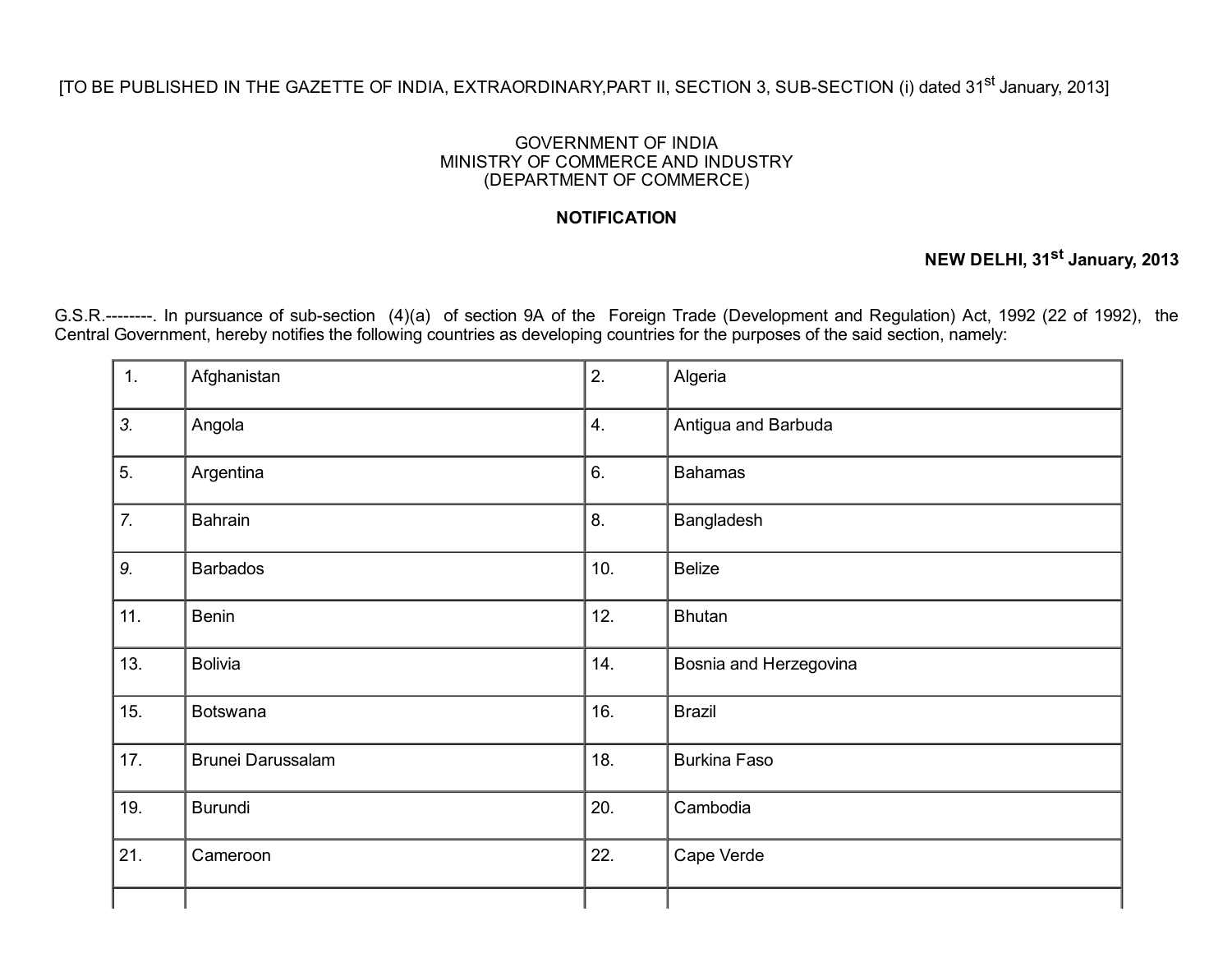| 23. | <b>Central African Republic</b>  | 24. | Chad                                  |
|-----|----------------------------------|-----|---------------------------------------|
| 25. | Chile                            | 26. | People's Republic of China            |
| 27. | Colombia                         | 28. | Comoros                               |
| 29. | Congo                            | 30. | Costa Rica                            |
| 31. | Coste d' Ivoire                  | 32. | Cuba                                  |
| 33. | Cyprus                           | 34. | Democratic People's Republic of Korea |
| 35. | Democratic Republic of the Congo | 36. | Djibouti                              |
| 37. | Dominica                         | 38. | Dominican Republic                    |
| 39. | Ecuador                          | 40. | Egypt                                 |
| 41. | El Salvador                      | 42. | <b>Equatorial Guinea</b>              |
| 43. | Eritrea                          | 44. | Ethiopia                              |
| 45. | Fiji                             | 46. | Gabon                                 |
| 47. | Gambia                           | 48. | Ghana                                 |
| 49. | Grenada                          | 50. | Guatemala                             |
| 51. | Guinea                           | 52. | Guinea-Bissau                         |
| 53. | Guyana                           | 54. | Haiti                                 |
| 55. | Honduras                         | 56. | Indonesia                             |
| 57. | Iran                             | 58. | Iraq                                  |
|     |                                  |     |                                       |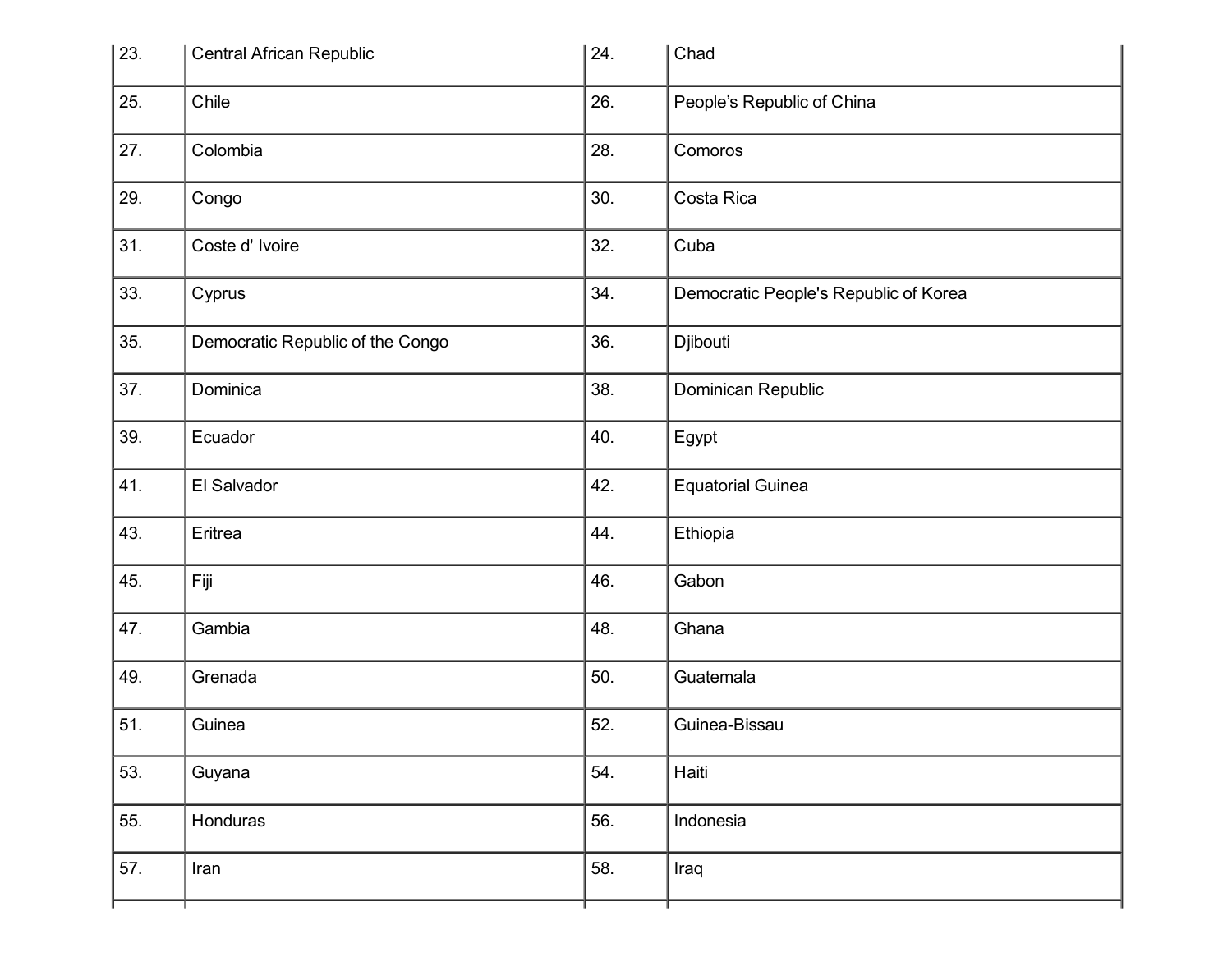| 59. | Jamaica          | 60. | Jordan                           |
|-----|------------------|-----|----------------------------------|
| 61. | Kenya            | 62. | Kiribati                         |
| 63. | Kuwait           | 64. | Lao People's Democratic Republic |
| 65. | Lebanon          | 66. | Lesotho                          |
| 67. | Liberia          | 68. | Libya                            |
| 69. | Madagascar       | 70. | Malawi                           |
| 71. | Malaysia         | 72. | Maldives                         |
| 73. | Mali             | 74. | Malta                            |
| 75. | Marshall Islands | 76. | Mauritania                       |
| 77. | <b>Mauritius</b> | 78. | Micronesia                       |
| 79. | Mongolia         | 80. | Morocco                          |
| 81. | Mozambique       | 82. | Myanmar                          |
| 83. | Namibia          | 84. | Nepal                            |
| 85. | Nicaragua        | 86. | Niger                            |
| 87. | Nigeria          | 88. | Oman                             |
| 89. | Pakistan         | 90. | Palestine                        |
| 91. | Panama           | 92. | Papua New Guinea                 |
| 93. | Paraguay         | 94. | Peru                             |
|     |                  |     |                                  |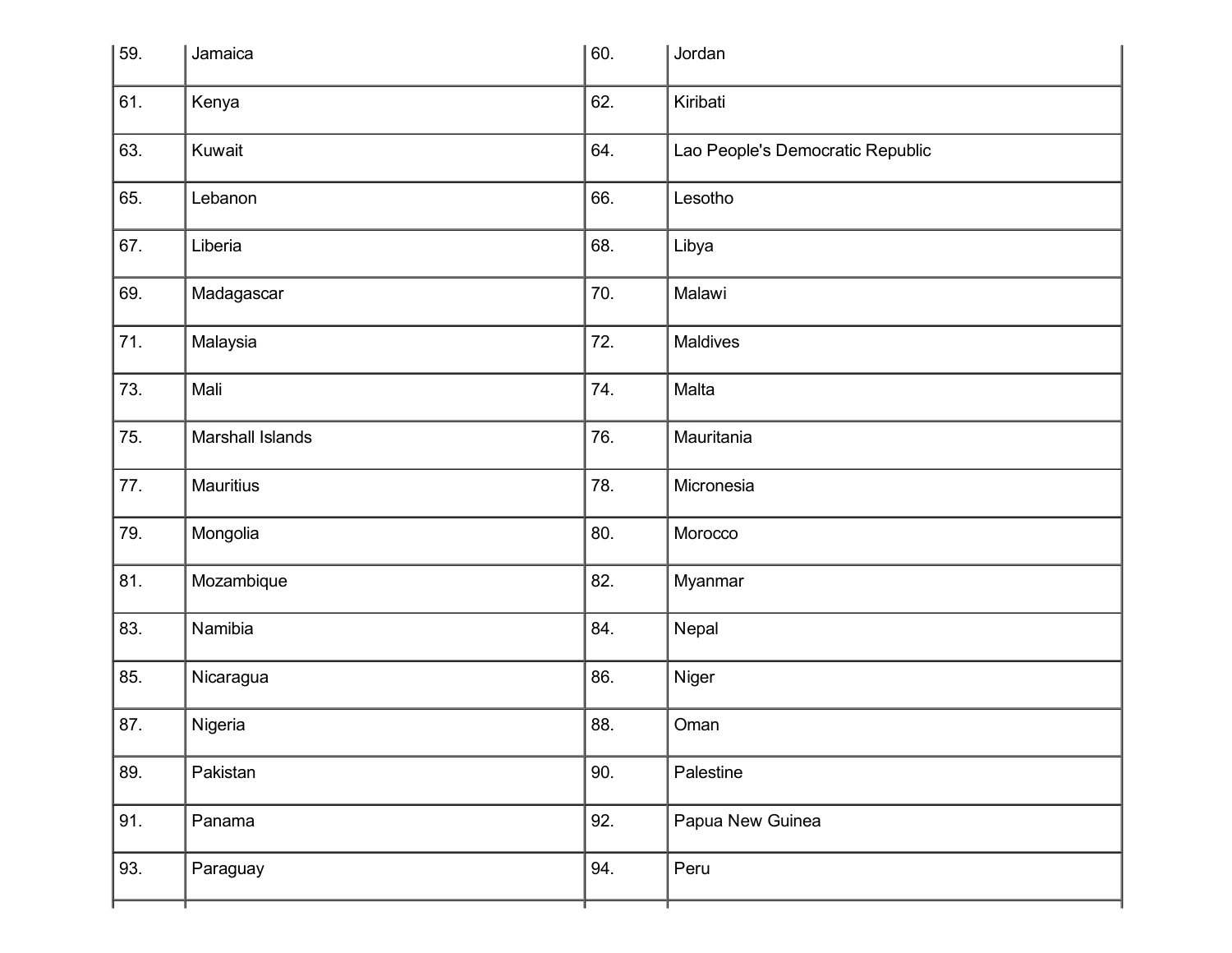| 95.  | Philippines                    | 96.  | Qatar                       |
|------|--------------------------------|------|-----------------------------|
| 97.  | Romania                        | 98.  | Rwanda                      |
| 99.  | St. Kitts and Nevis            | 100. | St. Lucia                   |
| 101. | St. Vincent and The Grenadines | 102. | Samoa                       |
| 103. | Sao Tomo and Principe          | 104. | Saudi Arabia                |
| 105. | Senegal                        | 106. | Seychelles                  |
| 107. | Sierra Leone                   | 108. | Singapore                   |
| 109. | Solomon Islands.               | 110. | Somalia                     |
| 111. | South Africa                   | 112. | Sri Lanka                   |
| 113. | Sudan                          | 114. | Suriname                    |
| 115. | Swaziland                      | 116. | Syrian Arab Republic        |
| 117. | Thailand                       | 118. | Togo                        |
| 119. | Tonga                          | 120. | Trinidad and Tobago         |
| 121. | Tunisia                        | 122. | Turkmenistan                |
| 123. | Tuvalu                         | 124. | Uganda                      |
| 125. | <b>United Arab Emirates</b>    | 126. | United Republic of Tanzania |
| 127. | Uruguay                        | 128. | Vanuatu                     |
| 129. | Venezuela                      | 130. | Vietnam                     |
|      |                                |      |                             |